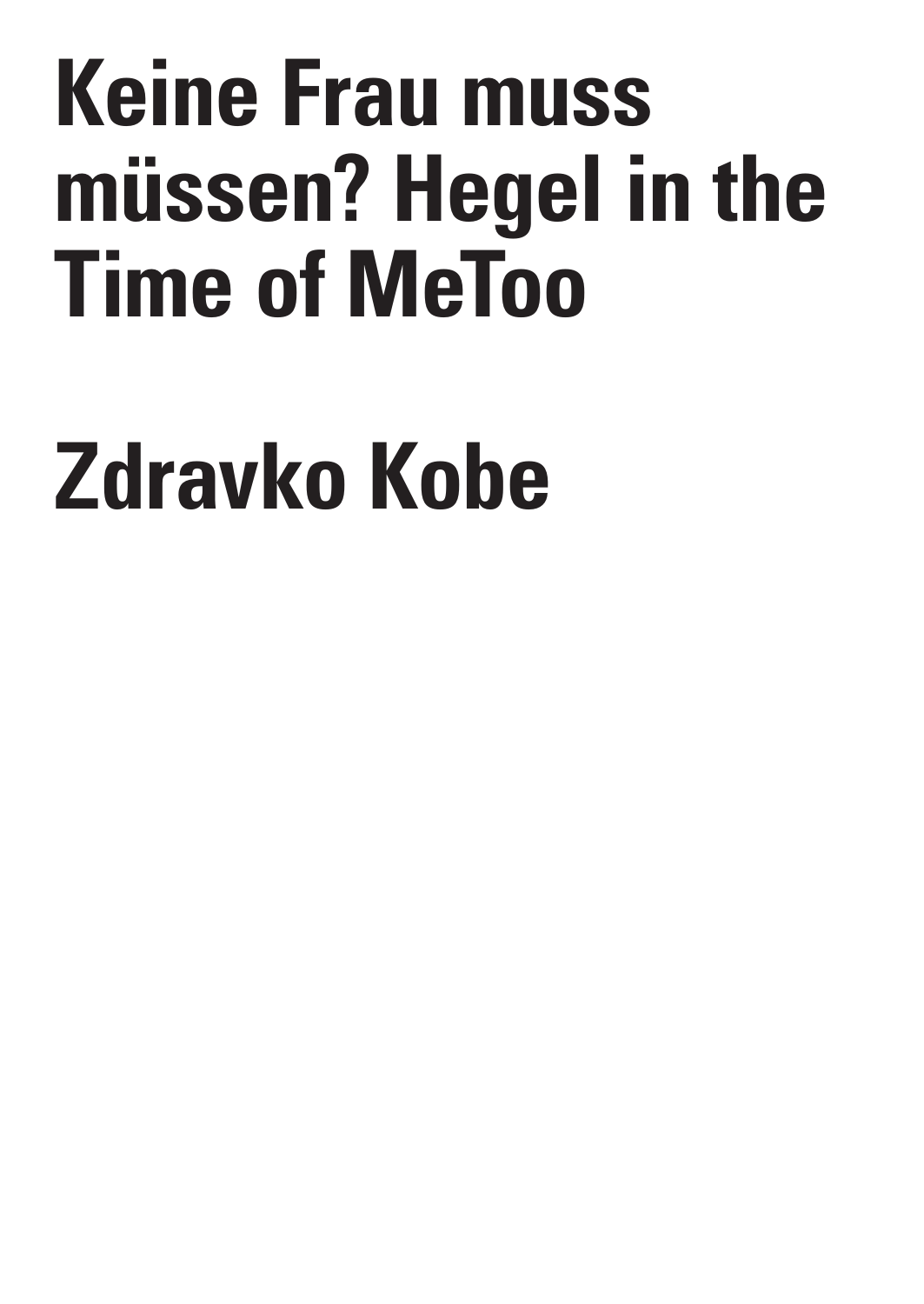**Abstract:** A bundle of public movements under the common denomination MeToo has redirected public attention to the banality of sexual violence, especially against women. While the lack of enthusiasm on the political right was predictable, the reserved reception in some parts of the progressive left came as a surprise. After trying to offer a couple of reasons for such a response, the article proposes to return to Hegel, in particular to his conception of marriage as an ethical unity and his theory of action, in order to think about sexual autonomy. By taking a closer look at the legal regulation of sexual relations, the notion of consent and the problem of responsibility in sexual action, the article aims to assess some leftist concerns and formulate broadly Hegelian solutions relevant to the current situation.

**Keywords:** MeToo, sexual violence, love, marriage, ethical life, theory of action, Hegel

The MeToo movement, which rose to prominence with a series of public denunciations of powerful men sexually assaulting women, made a profound impact on public consciousness. The wave of shock was amplified by the fact that this old story takes place on a regular basis not on the margins of some third-world country, but in the very centre of our society, among the rich and glamorous. If it happens there, it must be happening everywhere. In spite of all the advances brought about by modified laws on sexual violence, which increasingly rely on affirmative consent, not to mention the infamous Title IX procedures on American campuses, and in spite of the public presence of feminist discourse, it turns out that women are still all too often considered freely available or given indecent proposals they cannot refuse. How to explain this tenacity?

The conservative public reacted to MeToo reluctantly, with a combination of complacency and disdain. Indeed, within the intellectual collective whose political leader can publicly boast that he can grab any pussy he wants, and get away with it, it was only to be expected that the "freedom to bother" would be defended. To some surprise, however, the progressive left also responded ambiguously, to say the least. The criticism took various shapes. Some warned against a "carceral feminism" that relies too heavily on regulative and punitive measures, forgetting in the process that the "zero tolerance" strategy was originally designed by right-wing politicians. For others, the MeToo movement tends to infantilize women. Treating them as inherently weak, so the argument goes, it denies them the capacity of free agency and confines them to a state of permanent minority. There are also those who emphasize that sexuality is not the field of justice, or that MeToo introduces a paradigm shift in the relation between the sexes. If rape was once considered "an all too frequent exception" to the generally accepted standard of conduct, with MeToo it

Volume 8 Issue 2

C R I S I S & C R I T I Q U E /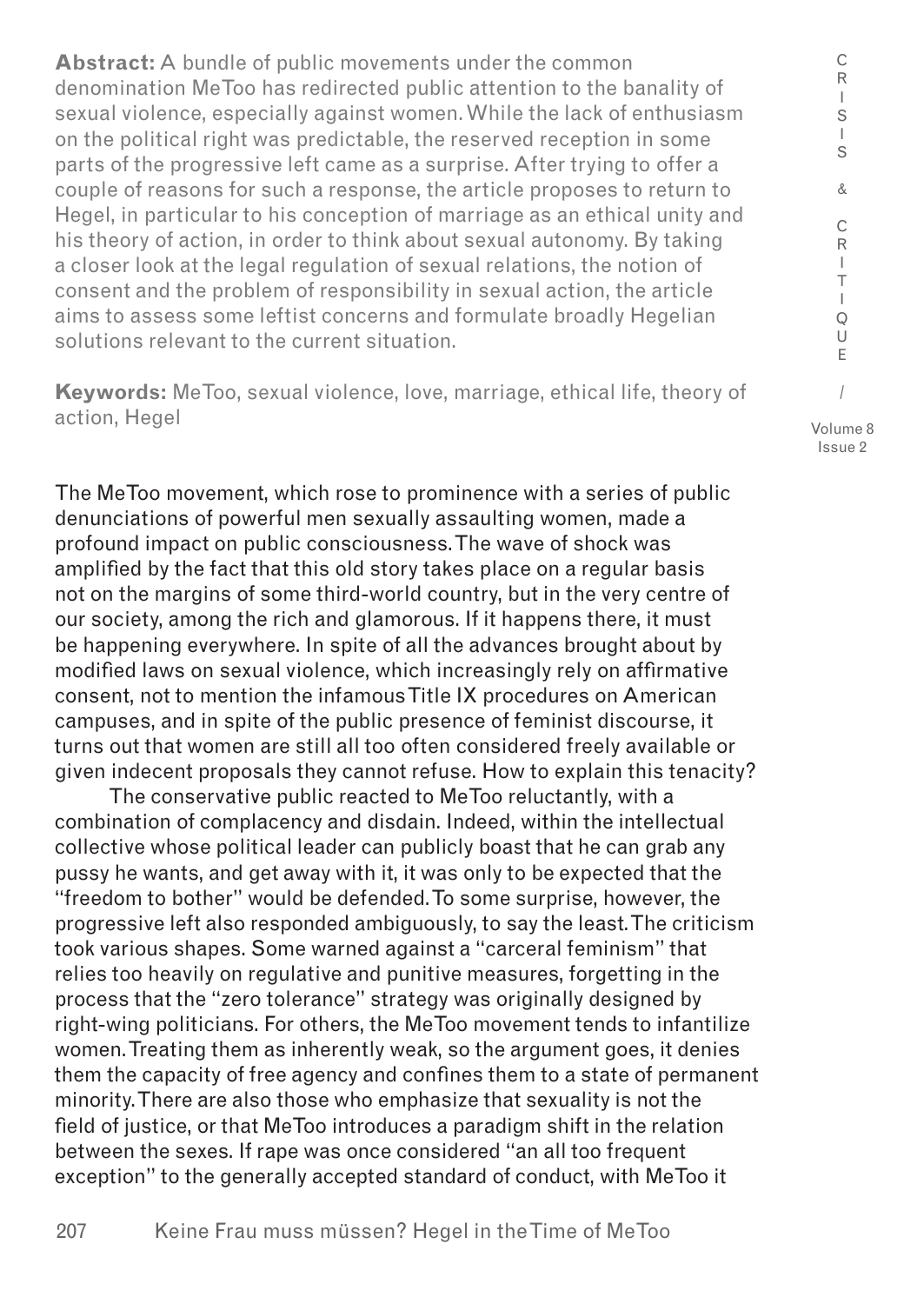has become the rule itself, it is argued, inscribed in "the very structure of the sexual act". Talking about the logical consequence such a stance allegedly leads to, Milner alludes to the Scandinavian countries, specifically Sweden, where "in the absence of a document signed by both parties, all types of sexual action should be considered as attempted rape".1

In this perplexing situation where both the conservative right and a large part of the progressive left seem to consider MeToo too prudish, too punitive and ultimately dangerous, I propose we turn to Hegel to help us out. The suggestion is bound to appear suspicious, I admit. Hegel attracted a justified critique precisely for his treatment of women as he, for instance, excluded them from the public realm or compared them to plants. However, while I would not go so far as to call him a "feminist", $2$ I believe that both his theory of action and his conception of marriage as an independent collective unity offer a highly promising conceptual frame for evaluating the merits of "the philosophy of MeToo" and the problem of sexual violence in general.<sup>3</sup> In what follows, I will therefore try to formulate a broadly Hegelian assessment of three significant concerns raised on the left. In each instance, we will see an alternative emerge which roughly corresponds to the opposition between Kant and Hegel; and we will also be able to see, I hope, that two hundred years after the *Philosophy of Right* was published, Hegel is an author of urgent relevance.

But before turning to the question of how Hegel could possibly help us grapple with the issue of sexual violence, let me first make two general observations. Contrary to the impression of structural change, the concerns raised against the philosophy of MeToo turn out to be rather traditional. With one important exception to be mentioned at the end, most of them have already been used and re-used in cultural and legal environments where the victim had to show earnest physical resistance and even resistance "to the utmost" to prove that she was really unwilling. Reviewing the history of anti-rape jurisdiction, Schulhofer comments that in the *seventeenth* century "courts were obsessed with the idea that a woman might fabricate an accusation of rape".4 As for the problem of agency, there was a widespread conviction that women were somehow responsible for being sexually assaulted long before Camille Paglia or Katie Roiphe urged

1 Milner 2019, p. 71. – I would like to thank Jamila Mascat, who read the first draft of the paper, for her valuable comments.

## 2 But see Vuillerod 2020.

3 To avoid misunderstanding, I would like to note that in the paper I consider MeToo primarily as a name for a conception of the sexual relation, that is to say, as a "philosophy" in the sense of Milner. The political strategy of the MeToo movement, its very particular use of new social media for naming and shaming, will be largely left outside of consideration. This is not to deny the obvious political hazards that such a strategy implies. It must be admitted, however, that it succeeded where other strategies had failed, that is, in bringing public attention to the persistence of sexual violence, especially against women.

4 Schulhofer 1998, p. 18.

208 Keine Frau muss müssen? Hegel in the Time of MeToo

/ Volume 8 Issue 2

C R I S  $\mathbf{I}$ S & C R I T I Q U E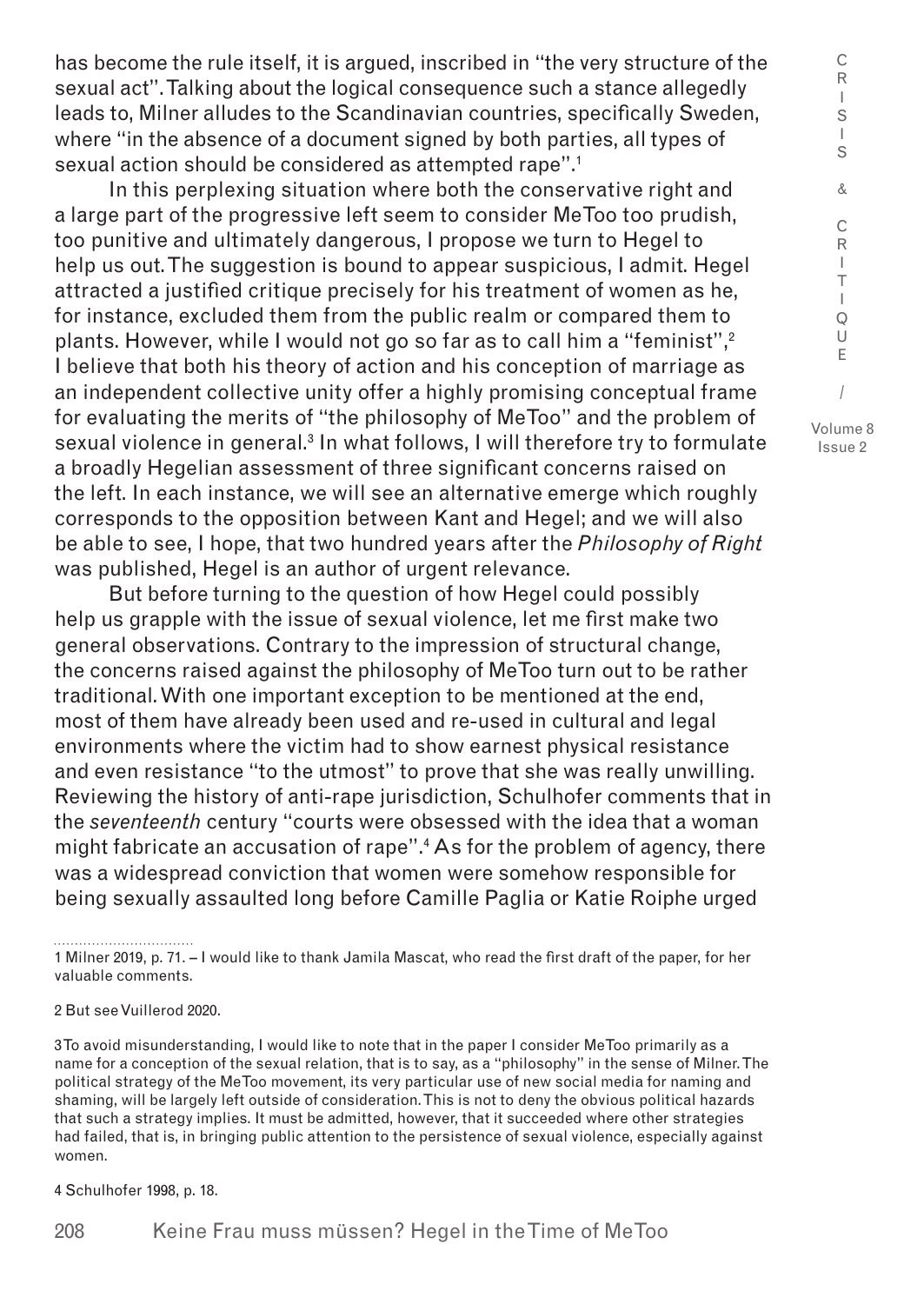them to "assume responsibility". This is not to deny that the very same argument that used to be patently wrong may become true at some point because the world it refers to has changed in between. However, the very fact that it is an old argument must make us pause for a moment and consider the possibility that it might just be what it appears. And if this is the case, we must ask why it continues to be used.

The second observation pertains to a strange confusion that can be traced back to the nineteen-seventies as left progressive thought started to dissociate itself from Marxism. *On a toujours raison de se révolter*, the new subversive slogan professed. But instead of binding reason and revolution, the ensuing general antiauthoritarian stance led to intellectual voluntarism and self-righteous moralization. If revolt is indeed always just and justified, then one can feel vindicated by the simple fact of protesting, there is no need for reason anymore. And if revolt is always just, then the forces of order must always be unjust. As a result, in the progressive intellectual environment an instinctive rejection of any state or legal intervention developed that relied on the idea of a grassroots community wherein individuals support each other in sincere benevolence. Let us note that Hegel mocked the notion of "*living* societies, steadfastly united *by the sacred bond of friendship*",<sup>5</sup> because he had already learned the bitter lesson of where such naïve enthusiasm leads to.

Both the intellectual voluntarism and the state hatred of the new progressive thought of the nineteen-seventies duly manifested themselves in the field of sexuality, one of the major contested areas of the time. To illustrate the point, we can take the example of Foucault. In the first volume of his *History of Sexuality*, in a place of strategic importance, Foucault relates the story of Jouy, $6$  a somewhat simple-minded farmhand from the village of Lapcourt, who, one day in 1867, "obtained a few caresses from a little girl" who played with him "the familiar game called 'curdled milk'". For Foucault, this event of an alert child masturbating an imperceptive adult was basically harmless, as it was a common practice and usually no one seemed to bother. This time, however, the girl's parents reported it to the local mayor, thus setting in motion the entire medicocarceral apparatus, which led to a thorough medical investigation of this poor halfwit; in the end, while he was "acquitted of any crime", he was nevertheless shut away in a psychiatric institution for the rest of his days. In Foucault's view, the significant thing about this story was "the pettiness of it all", the fact that "this everyday occurrence in the life of village sexuality, these inconsequential bucolic pleasures" could become "the object of judicial action and careful clinical examination", which even produced a duly published scientific report.

5 Hegel 1991, p. 15.

6 See Foucault 1978, pp. 31–32.

Issue 2

C R  $\mathbf{I}$ S I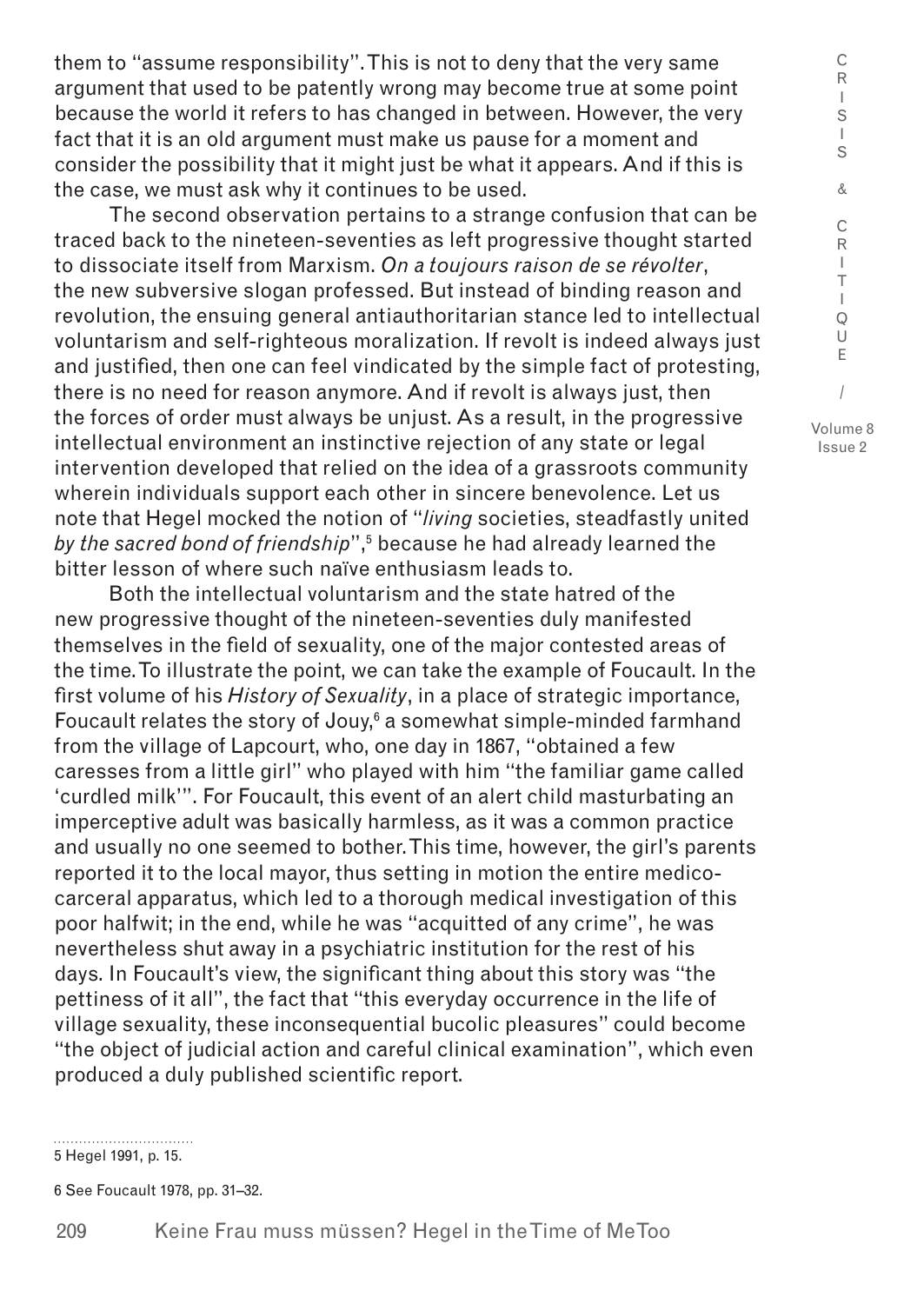Some feminists protested. Instead of siding with Jouy, Foucault should have shown more sympathy for the young Sophie Adam, as the girl was called. "Whose point of view is silently assumed," Linda Martín Alcoff asked, when one determines that a sexual episode with a little girl was "a petty and trivial event"?7 The problem, however, is not only that of empathy. For when one reads the original fourteen-page report, readily available on the internet, the emerging story assumes quite different traits. Sophie was eleven; the incriminating event that triggered it all referred not to masturbation but to (remunerated) sexual intercourse; since sex with children under the age of thirteen was at the time prohibited, statutory rape was clearly committed; however, instead of being sent to jail, which he feared the most, Jouy was, upon medical examination, found mentally too weak to be judged and was accorded the right of hospital assistance.

A simple check of the original report proves, I believe, that Foucault tampered with the evidence to such a degree that the entire story presented in the *History of Sexuality* must be considered a fabrication. Yet Foucault is no minor author and the case in question is not a marginal one – together with the "anonymous Englishman", this "poor Lorrainese peasant" was cited as a cardinal example in support of Foucault's main thesis on the proliferation of discourse on sexuality in modern societies. I would therefore suggest that the significant thing about *this* story is that it could be taken at face value for so long in a certain intellectual environment, without anyone bothering to dwell on the presence of child sexual abuse.<sup>8</sup> And this is not so much about Foucault's intellectual honesty as it is indicative that the progressive left, or "left", may have some problems with sexuality we need to talk about.

**I**

In traditional gender role distributions, both in society and in sexual relations, man was considered the active and woman the passive party. It was him who was supposed to take initiative in competing for her favours, with almost any means being considered legitimate, whereas she was

T I Q U E / Volume 8

C R I S I S & C R I

<sup>7</sup> Alcoff 1996, p. 108.

<sup>8</sup> Since Foucault presented the example of Jouy in more detail in his lectures on "anormals", some feminists did raise the question of the little girl. Even then, however, they were reluctant to acknowledge that sexual abuse of a child took place. Shelly Tremain writes that while "neither Foucault's text nor the reports of medical and psychiatric experts actually stated whether Adam was seven years of age or fourteen years of age", the exchange of money might indicate that "Jouy gave Adam remuneration for her instruction", presumably on matters sexual, or even that "she had exploited his gentle nature and vulnerability" (Tremain 2013, p. 7). Disturbingly, the reference to Adam's age shows that Tremain, while advancing a rather daring reading, did *not* bother to read the original report. After finishing the paper, I must add, I did come across a recent book by Chloë Taylor titled *Foucault, Feminism and Sex Crimes*, where the original report is duly presented and translated in its integrity.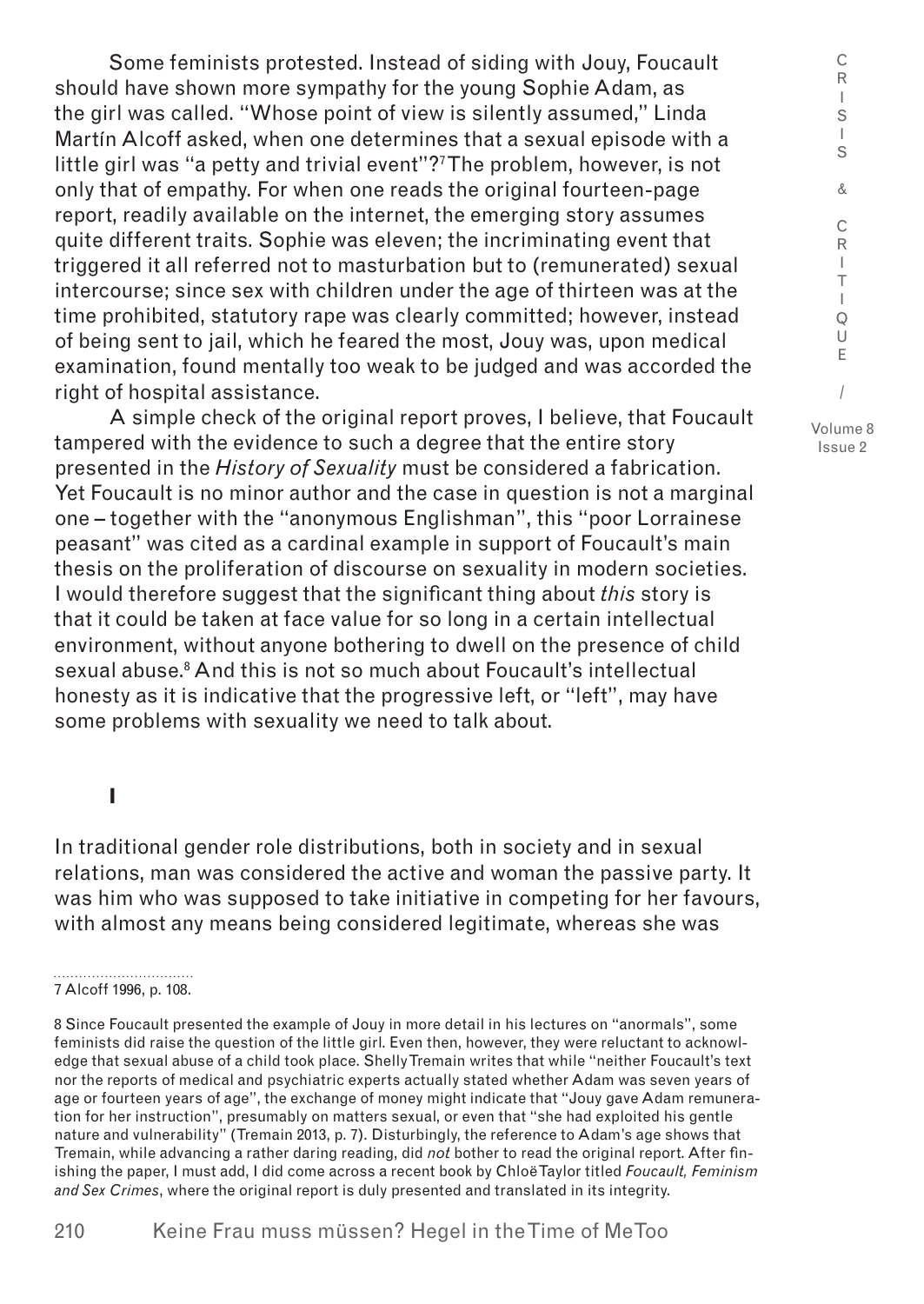expected to defend herself until the final (and exclusive) submission. The traditional jurisdiction on sexual violence basically reflected this scenario. For a long time, the law stipulated that only a woman could be raped, and that she had to have resisted to the utmost to prove that the crime of rape had been committed at all. In the absence of physical marks of resistance, it was generally assumed that she, in one way or another, *eventually consented*. 9

The progress of mores naturally affected the common conception of sexual relations and considerably moved the red lines. It is now increasingly admitted that not only physical but also other kinds of violence, and not only the actual use of violence but the mere threat of it, can be considered violent enough to warrant the existence of rape. In addition, men have now gained parity in that they too may count as victims of sexual violence. Yet despite all this progress, the basic scenario has remained unchanged: in the prevailing view of the law, sexual activity continues to be regarded along the lines of conquest and the victim is usually still obliged to fight back in order for the aggression to count as aggression at all.

To bring an end to this situation – and to avoid weird complications in administering the law provoked by well-intended provisions that either stretch the notion of violence or define the sexual act as inherently violent – the logical solution would be to protect sexual integrity *for its own sake*. This is what the idea of *sexual autonomy* stands for. According to this view, every person should enjoy the freedom to decide "whether and when to engage in sexual relations",<sup>10</sup> a freedom that includes both the liberty to take part in all sexual activities one finds desirable and the right not to be coerced to do anything of a sexual nature against one's will. In its legal implementation, this autonomy is of course bound to raise tough questions. The sphere of my freedom ends where the sphere of your freedom begins, so determining the fine line separating the two will always be a problem. Similarly, my decision can be an expression of my autonomy only when certain conditions are met, so identifying the boundary between free choice and coerced consent will always be a challenge. The matter is further complicated by the fact that in sexual relations one may not know what one wants and often acts not as an independent subject but precisely as a dependent one. But no matter how important these technical difficulties may be, they cannot change the fundamental premise that laws on sexual violence should be designed in a way to enhance and protect the sexual autonomy of every person.

10 Schulhofer 1998, p. 99.

C R I S I S & C R I T I Q U E

<sup>9</sup> Juridical history abounds in crafted formulations that give us an idea of what the reality of sexual relations looked like. In an 1880 Milwaukee rape case, in which the victim, bound and threatened at gunpoint, fought until exhaustion, the court concluded that submission "no matter how reluctantly yielded, removes from the action an essential element of the crime of rape" (see Schulhofer 1998, p. 19).

<sup>/</sup> Volume 8 Issue 2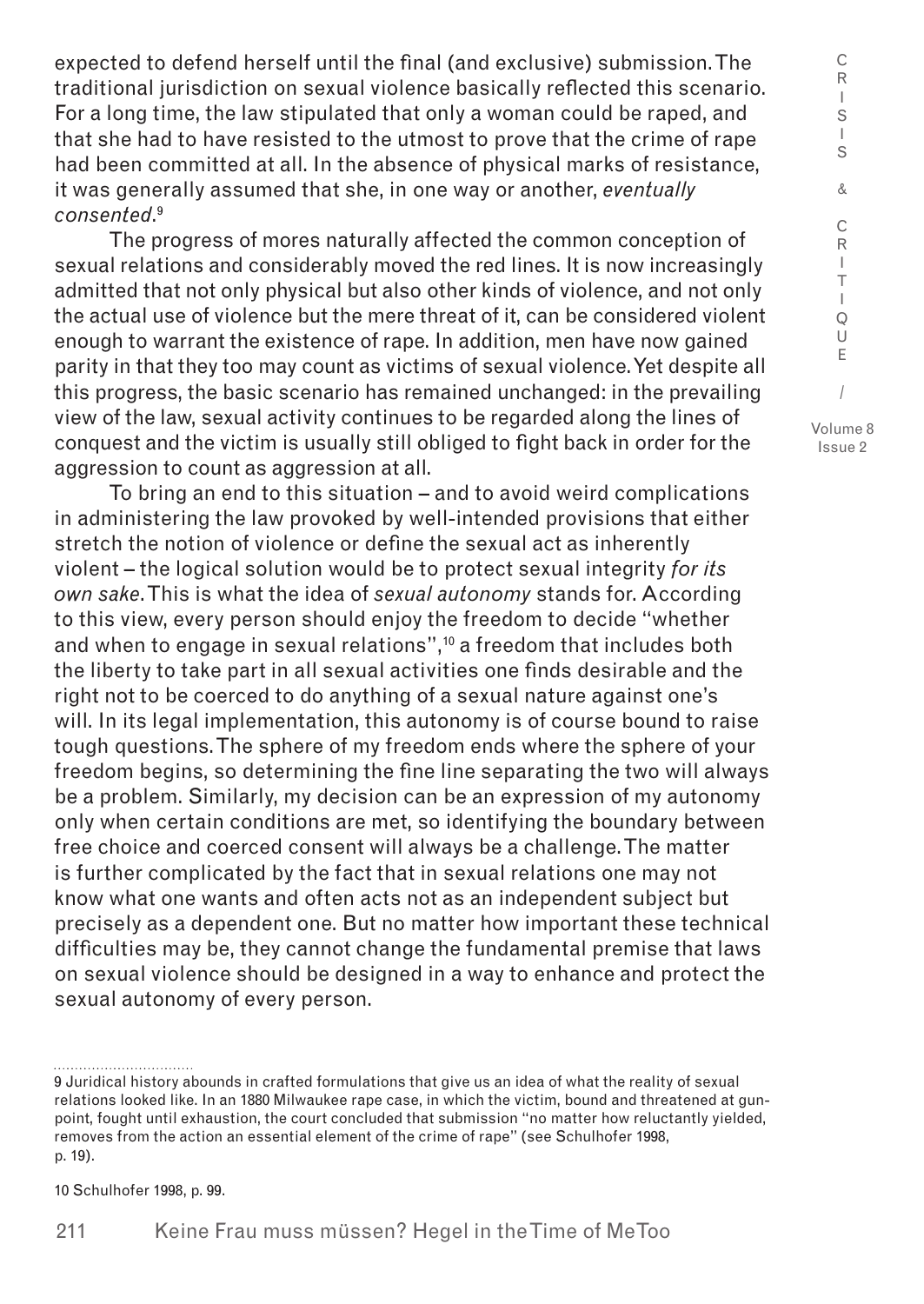This is now the new consensus, I believe. It has manifested itself in legal modifications along the "only yes means yes" model, adopted in several countries. The MeToo movement only added a sense of urgency to the issue, revealing how common the reality of sexual abuse still is, especially for women.<sup>11</sup> It may therefore come as a surprise that a strain of feminist authors opposes the idea of affirmative consent and MeToo on the ground that they deny agency to women. Commenting on the new rules of conduct enacted on campuses, Roiphe accused their advocates of "promoting the view of women as weak-willed, alabaster bodies, whose virtues must be protected from the cunning encroachment of the outside world".<sup>12</sup>

Yet whatever the motives, it is interesting to note that this kind of reasoning is put forward only in the case of sexual autonomy. In fact, the idea that one must physically defend one's property in order to prove that a theft has been committed at all used to be the basic assumption of the common law on theft in the Middle Ages. Today, however, property enjoys comprehensive legal protection regardless of what its owner might have done. Whenever it is utilized or taken away without the owner's explicit consent, the law is expected to interfere to restore the property and punish the wrongdoer. In this case, no one protests that such owners are overprotected or that they are thus being patronized, treated as weakwilled subjects with no capacity to act. In the case of robbery, victims may even be advised *not* to resist in order to avoid additional harm, and if the owner's consent regarding the property is obtained by resorting to deception, threat, extortion, fraud and the like, the transaction is declared null and void. The comparison may be prolonged almost indefinitely: it may happen that no threat has been uttered and that the coercive nature of the transactions is deduced solely from the pattern effectively observed, but we will still see – approvingly, I presume – the law step in to protect the owner's autonomy. Why, then, should women be obliged to assert their sexual autonomy on their own?

A similar lesson can be drawn from a comparison to class relations. To stress the systematic nature of women's inequality under male domination, their position is often thought in reference to the working class under capitalism. The parallel is frequently mobilized to reject the validity of consent obtained under such conditions, as the formal equality only helps to promote the structural discrimination. Yet in the case of capitalism, we would hardly expect the workers to reject the relevance

12 Roiphe 1993, p. 67.

I S & C R I T I Q U E / Volume 8

Issue 2

C R I S

<sup>11</sup> That women have reclaimed centre stage precisely now as the legal ideology is starting to become gender neutral may seem like a paradox. Yet there is nothing unusual here: the battle for emancipation has always been fought at a concrete level and for very particular goals. The fact is that women continue to be the predominant victims of sexual violence. The struggle against it, while inherently universal, is therefore bound to assume the standpoint of women.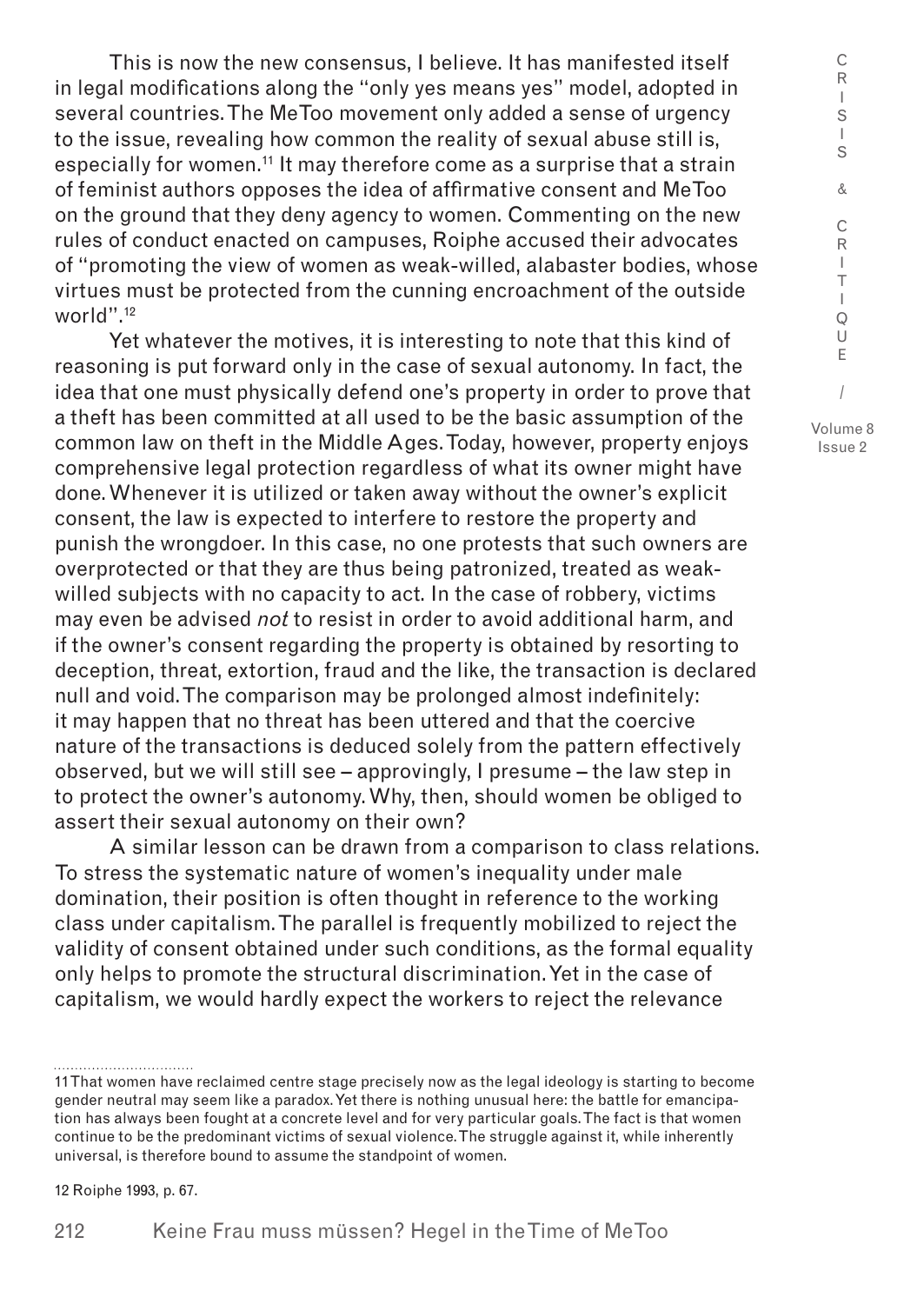of the legal provisions enhancing their position against capital and to claim instead that they should confront the capitalists individually, assert their agency in face-to-face relations and assume responsibility in the event of unwanted results. Quite the contrary, the working class has always been proud of the gains inscribed in the laws, for instance concerning working time, job conditions, minimal wages, trade unions and the like. And instead of complaining how such legal protective measures diminished their agency, they have always considered them as important achievements of their collective struggle, as marks of their *political power*. The parallel may not be complete. However, it is hard to see where such a pronounced difference in the case of sexual relations should come from. Why aren't legal provisions that protect the sexual autonomy of every person, including every female person, rather seen as means that improve agency?

Yet women are treated differently. In the case of sexual relations, we suddenly seem to become stubborn Kantians who claim that moral obligations command categorically, whatever the obstacles that may impede their execution. You can, because you should! If this is so, however, we should recall that it was precisely for such a sublime account of agency that Hegel criticised Kant's morality as devoid of reality and stressed the decisive role of objective circumstances. For Hegel, the just deed is not something suspended in the air, in the realm of pure reason, but must find its grounds in the present conditions and must ultimately grow out of the normativity embedded in common institutions and ordinary practice. The proper ethical disposition manifests itself, Hegel claims, in "a volition which has become *habitual*".13 And while laws are for him essentially expressions of the existing ethical life, they can also shape it in return, so that the question of jurisdiction is far from irrelevant. Hegel loved to cite the episode of a Pythagorean who, when asked by a father about the best way to educate his son in ethical matters, proverbially replied: "Make him the *citizen of a state with good laws*".14

To see what Hegel's position on the legal regulation of sexual violence might be, we may rely on his conception of the family and conceive of a sexual relation as a provisional, temporarily limited marriage. True, for Hegel, the family constituted a sphere of "immediate" substantiality governed by the "feeling of love" that generally falls outside the sphere of law. In his view, "this unit takes on the *legal form* only when the family begins to dissolve".<sup>15</sup> However, as family members

15 Hegel 1991, § 159, p. 200.

213 Keine Frau muss müssen? Hegel in the Time of MeToo

R I S I S & C R I T I Q U E / Volume 8

Issue 2

C

<sup>13</sup> Hegel 1991, § 268, p. 288. The relevant ethical disposition can be illustrated by Hegel's conception of patriotism. While it is usually understood only as "a willingness to perform extraordinary sacrifices and actions," for Hegel, it rather manifests itself "in the normal conditions and circumstances of life" (Hegel 1991, § 268R, pp. 288–289).

<sup>14</sup> Hegel 1991, § 153R, p. 196.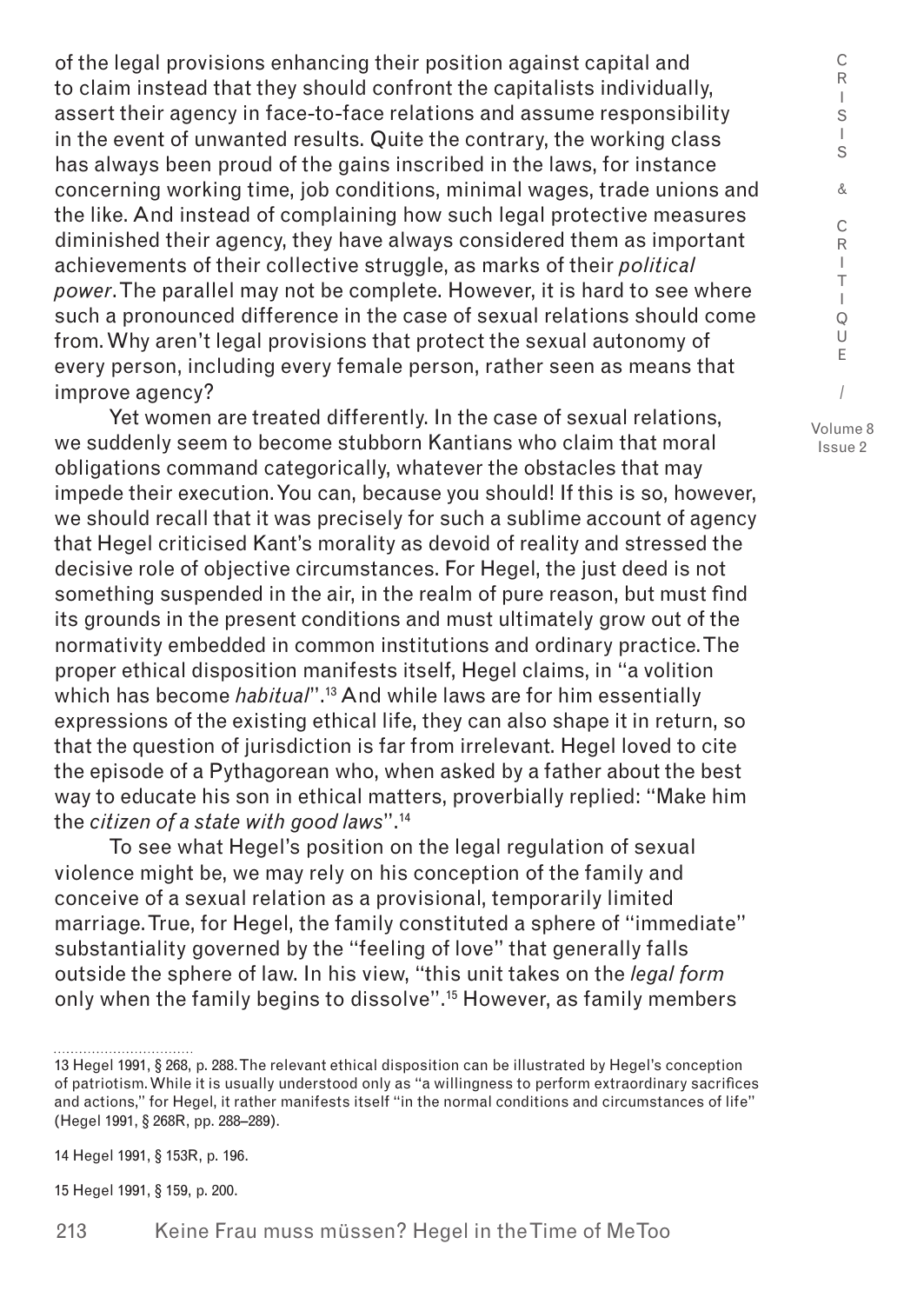are supposed to be immersed in this substantial unity and consequently have no safeguards against it, and since the family as a *natural* unity must eventually dissolve, the law maintains its hold even within the family and protects the interests of its individual, especially weaker, members against the family as a unit. In Hegel's view, all family members have the legal right to participate in family resources, while children, for instance, have the right to be raised and educated accordingly, up to the point where state institutions may step in and enforce this right. It is precisely because individual members have given up their independence that the law must protect them.

If we apply the above model to a sexual relation as a provisional marriage, we can assume that here, too, much space would be accorded to the immediacy of feeling. However, since in this case the aspect of eventual dissolution is only more pronounced, the law would have to defend a person's capacity to leave the encounter intact and engage in new relations. This is not the place to go into details. But if patriarchy is not a word devoid of reference in our society, legal provisions should take into account the inequality it names.<sup>16</sup> And while the mere existence of a power differential does not contradict sexual autonomy, quite the contrary, in situations where the difference is produced by the institutional framework that holds people together, the question of such a contradiction may become pertinent again. Since, in Hegel's view, "marriage arises out of the *free surrender*" of two infinite personalities,17 these personalities must come from circles that are independent of each other, or else the surrender cannot be free. This is part of Hegel's argument for the prohibition of incest. In this sense, some institutionally constrained relationships may well be considered incestuous as well, for instance between student and professor.

Hegel once derided the notion that in court proceedings the judge had to be impartial. Quite the contrary, the judge must stand on the side of truth and justice. Similarly, the law always takes a side. In the traditional legislation on sexual violence, when it was tacitly assumed, along the lines of Lessing and Schiller, that *keine Frau muss müssen*, the law basically created an environment where sexual violence could happen unchecked. It is time that here, too, the law takes the side of justice.

17 Hegel 1991, § 168, p. 207.

Issue 2

C R I S I

<sup>16</sup> It is far from irrelevant what the conceptual status of the present inequality of the sexes is, i.e., whether it is rooted in the very fabric of our societies, as is the case of the proletariat under capitalism, or whether it is "merely" a sedimentation of a long history of male domination based on some contingent fact. Milner, for instance, derives the structural contradiction from the fact that in (procreative) intercourse, the woman is penetrated by the man (see Milner 2019, p. 80). This is probably nonsense.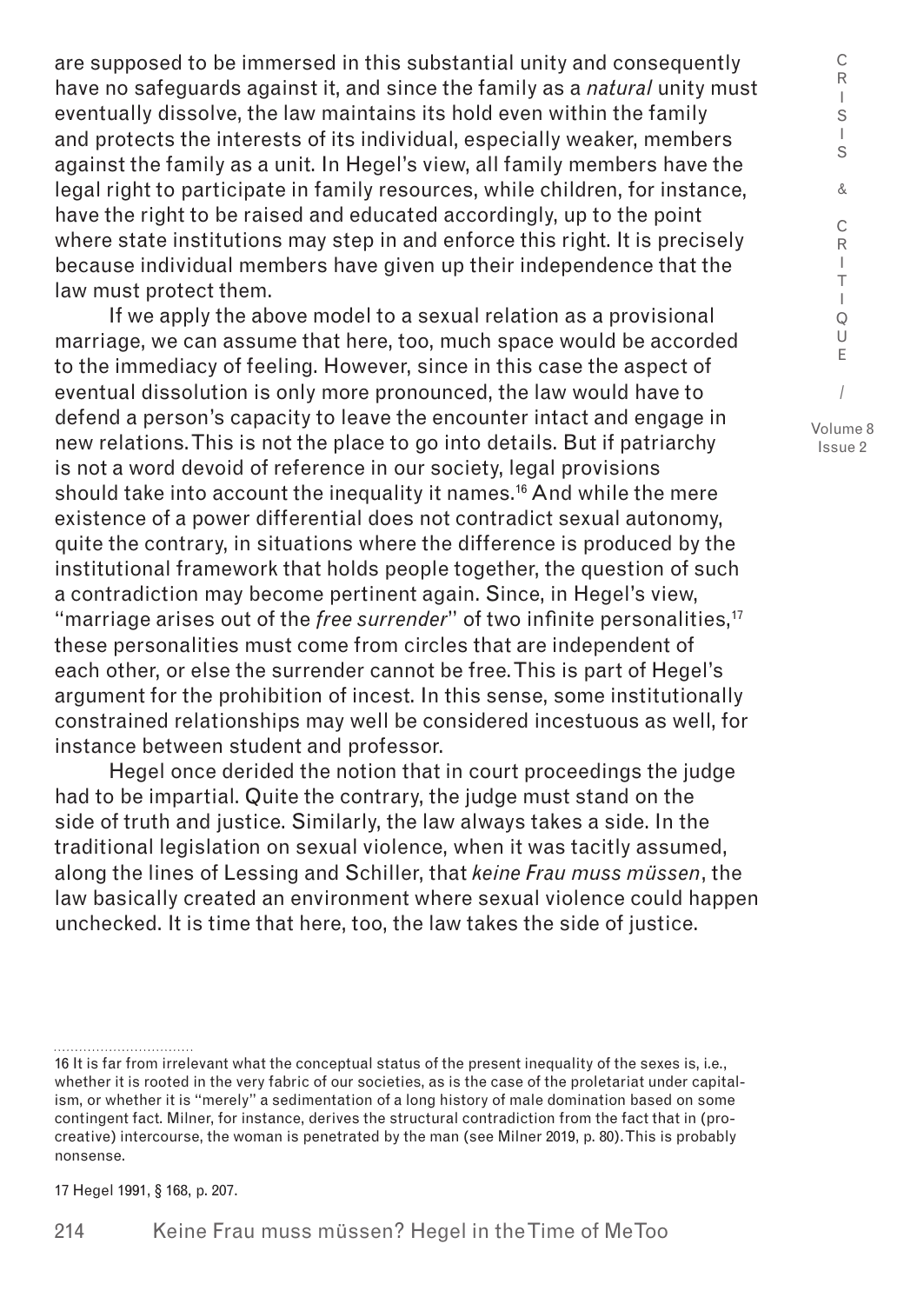**II**

The model of affirmative consent, propagated under the slogan "yes means yes", has been met with reservation from parts of the progressive left. Quite apart from the question what exactly consent in sexual things means, in what form it should be given and under what conditions it may be considered valid, criticism was often directed against its very mentioning. By introducing the idea of consent, so the argument goes, sexual relations are treated along the model of *contracts*, with all the implications of economic, juridic and governmental arrangements that are inappropriate in intimate relations. In this respect, too, the argument is nothing new. At a public tribune in 1978, Foucault exclaimed that "consent is a contractual notion",18 while Hocquenghem was more precise: "This notion of consent is a trap, in any case. What is sure is that a legal form of intersexual consent is nonsense. No one signs a contract before making love."

Nonsense or not, some philosophers did want sexual intercourse to be preceded by a special contract, most famously Kant. For him, the conceptual problem is that in a sexual relation one person uses the other person's body in order to procure sensual pleasure. That is, the other person is treated merely as a *means*, is made "into a thing", which is a moral and juridical contradiction. "There is only one condition under which this is possible," Kant concludes, "that while one person is acquired by the other *as if it were a thing*, the one that is acquired acquires the other in turn".19 Due to complete reciprocity enacted by the marriage contract, in this "union of two persons of different sexes for lifelong possession of each other's sexual attributes", both parties are treated as self-purpose at the same time and their personalities are restored.<sup>20</sup> It is only within marriage that the contradiction of sexual intercourse resolved.

For Kant, the clauses of a sexual contract were non-negotiable and incidentally implied a total and permanent availability for any sexual practice as long as it complied with the "natural use" of sexual attributes. But this is not the place to dwell on that. The reason why the example of Kant was mentioned at all is rather that his way of treating marriage and sexuality attracted general rejection already in his time. Hegel fiercely attacked Kant's formulation of the marriage contract, calling it "disgraceful".21 But more importantly, in the case of marriage (and the state), he opposed the very notion of contract as "crude",<sup>22</sup> insisting that

18 Foucault 1988, p. 285.

19 Kant 1996, p. 427.

20 Kant 1996, p. 427.

21 Hegel 1991, § 75R, p. 105.

22 Hegel 1991, § 161A, p. 201.

I S I S & C R I T I  $\Omega$ U E / Volume 8 Issue 2

C R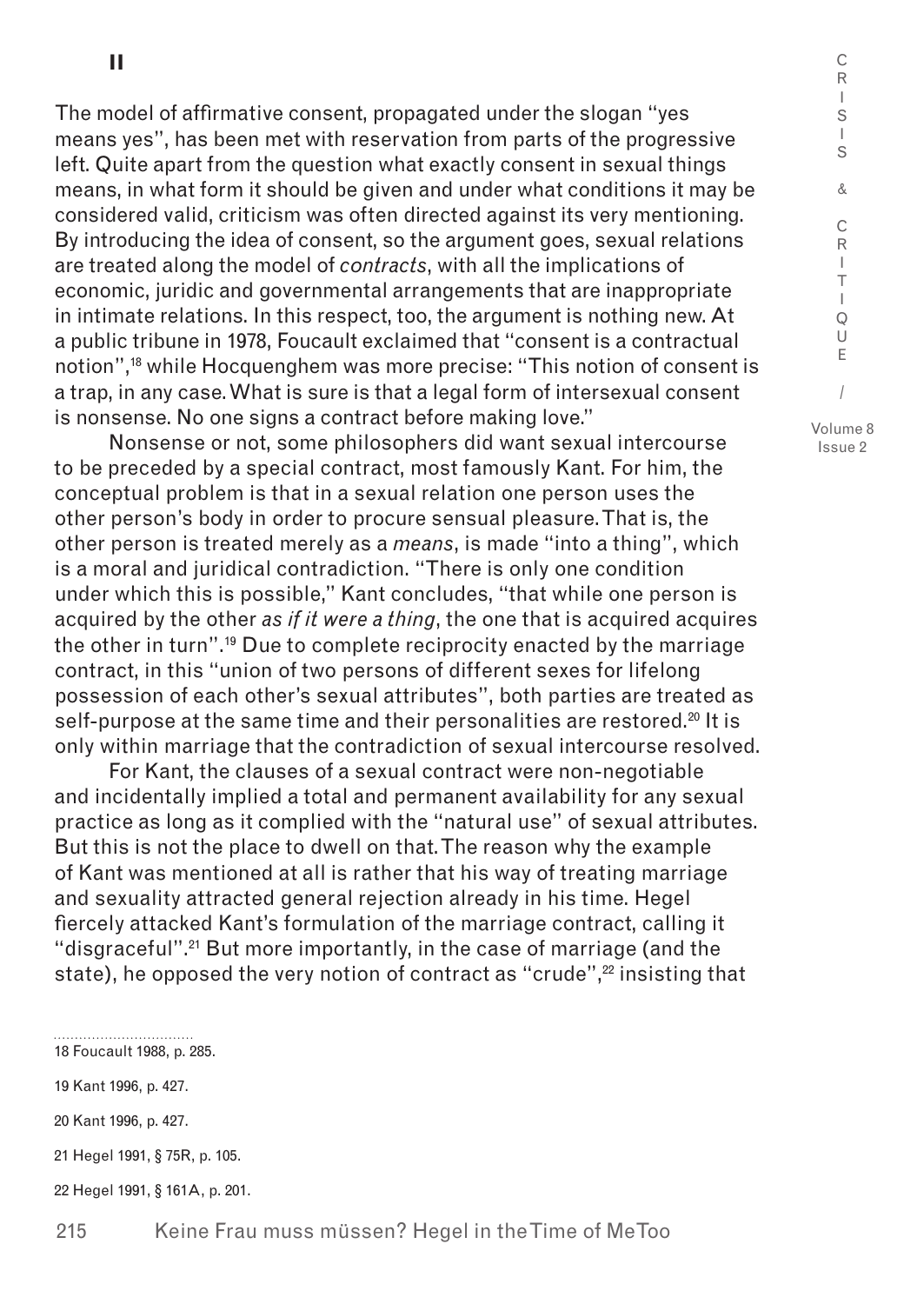as far as its essential basis is concerned "marriage is not a contractual relationship".23

Why so? In Hegel's view, a contract implies the standpoint of abstract right and is concluded when independent arbitrary wills happen to form a contingent volitional identity over what they own. Consequently, there are strict limits to what a contract can refer to: its object can only be "an *individual external* thing"24 and it cannot give existence to anything new that is not reducible to the arbitrary wills. Marriage and the state, in particular, cannot be subsumed under the concept of contract. The transference of this form from the sphere of private property to the sphere of political and familial relationships, Hegel concludes, "has created the greatest confusion".25

The confusion is partly intelligible, since there is indeed a contradiction involved in sexual relations, only that in Hegel's view this contradiction does not derive from the fact that the other person is treated as a thing, but that there may be a thing within the free subject itself. Hegel assumes that this subject is *in love*. When in love, one *feels dependent* if one exists on one's own and can gain knowledge of one's independence precisely in the unity with another person. The subject in love can know itself to be independent only by renouncing its independence. "Love is therefore the most immense contradiction that the understanding cannot resolve", Hegel notes; it demands to think of the subject as having its "self-conscious punctuality affirmed" and negated at the same time.

Hegel's proposal to have this contradiction resolved is to think it within the sphere of spirit, in the form of an *ethical unity* that transcends sexualised subjects and even has its own grounding against them. Within this unity, one is no longer present "as an independent person but as a *member*".26 It is true that in the case of marriage, "the free consent of the persons concerned" remains "its objective origin".27 However, by deciding to marry, the persons in question do not affirm their particular independence, as is the case with a contract, but "consent to *constitute a single person* and to give up their natural and individual personalities" within this union. The precise point of marriage is, Hegel concludes, "to begin from the point of view of contract – i.e. that of individual personality as a self-sufficient unit – *in order to supersede it*".28

23 Hegel 1991, § 163R, p. 203.

24 Hegel 1991, § 75, p. 105.

25 Hegel 1991, § 75A, pp. 105–106.

26 Hegel 1991, § 158, p. 199.

27 Hegel 1991, § 162, p. 201.

28 Hegel 1991, § 163R, p. 203.

R  $\mathbf{I}$ S I S & C R I T I Q U E / Volume 8 Issue 2

C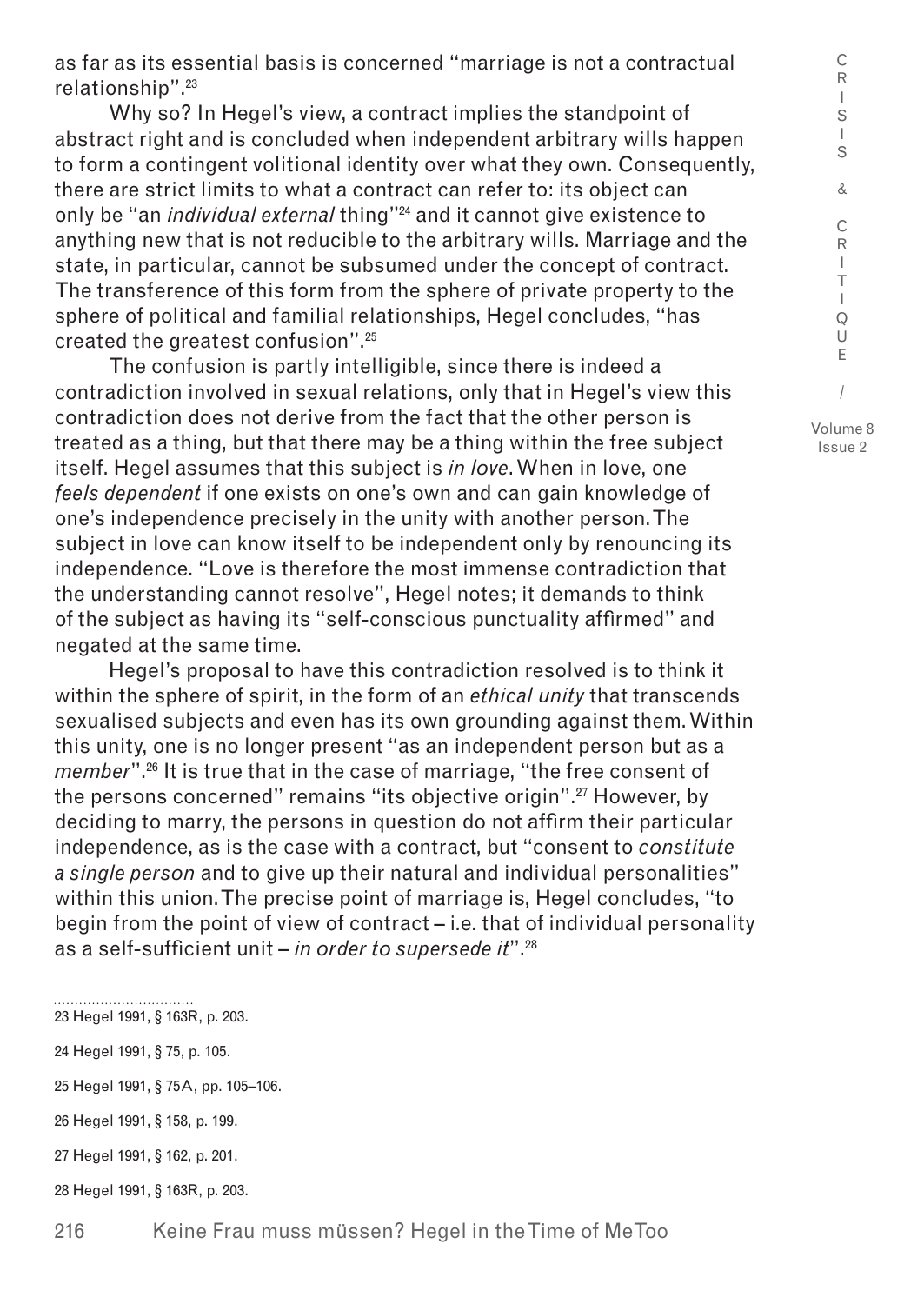Evidently, Kant and Hegel give us very different understandings of consent with respect to marriage. It is therefore hard to see why one would want to identify consent with a Kantian contract – if not in order to *reject* the very idea of consent in sexual relations.29 Hegel, on the other hand, provides us with conceptual tools to think about love and sexual relations in terms of *collective unity*. In his view, consent should be understood as readiness to participate in a common project, to form a collective unity whose members have renounced their right to figure as independent agents. But it is precisely because they have exposed themselves and rendered themselves vulnerable to such a degree by freely entering the ethical unity that this ethical unity is obliged to take care of them. This is the function of laws protecting the interests of individual members discussed above. However, something similar can also be said for the sexual relation considered as a provisional marriage. While Hegel himself saw an important difference between marriage and "concubinage"<sup>30</sup> and often derided Schlegel on this account.<sup>31</sup> a sexual relation could be conceptualized, I think, as a common project started by a "free consent of the persons concerned", which is in a sense bigger than them and in which individual members can expose themselves knowing that this ethical unity, ultimately the state, will protect their integrity.

**III**

The philosophy of MeToo attracts regular scorn for its pretension to regulate what is supposed to be a spontaneous, inventive, exciting relation between consenting adults. Sexuality used to be a place of individual liberation, which necessarily included contesting existing boundaries and finding something out about oneself, such criticism likes to remind us. Now, however, the new standards of conduct present it as

30 See Hegel 1991, § 163A, p. 203.

C R I S I S &

<sup>29</sup> This was at least the case in Foucault's and Hocquenghem's public discussion mentioned above. They stressed how difficult it is to apply the idea of consent in the case of children or to determine the age barrier under which no legally valid consent can be given. However, they did this in order to *reject* the need for consent altogether. "In any case, an age barrier laid down by law does not have much sense. Again, the child must be trusted to say whether or not he was subjected to violence," Foucault concluded (Foucault 1998, p. 284).

<sup>31</sup> Against the argument that the marriage ceremony is a formality which could be dispensed with, Hegel consistently defended the "ethical" nature of sexual relations. The fact that this has become the prevailing practice in our society may seem to speak against Hegel's conception. I think the opposite is the case. Since Hegel acknowledged that marriage, not dissolvable "in itself", can eventually dissolve, he would probably also recognise the changed ethical reality and would employ the ethical nature of sexual relations in order to justify legal safeguards for all the persons involved in them. The argument that the state must be kept out of the bedroom is one, Hegel would add, "with which the seducers are not unfamiliar" (Hegel 1991, § 164, p. 205).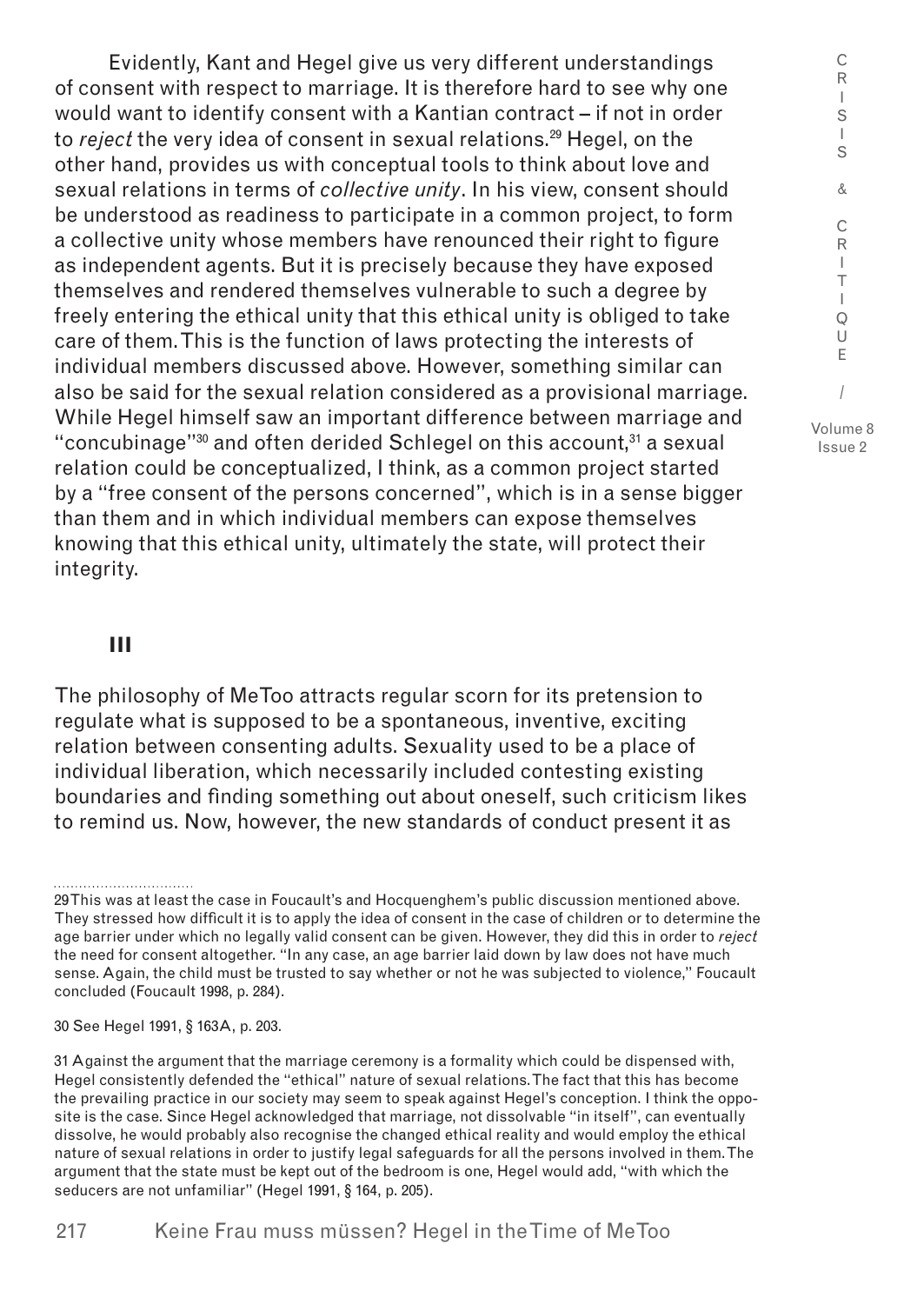a source of permanent danger, bound to leave unhealable wounds if not applied in a controlled environment. As such, these standards not only protect us from sexual violence but want to set the norms of good sex. More than that, by effectively regulating enjoyment, they make us believe that bad sex is something we are entitled to feel wronged about. In conditions such as these, everyone runs the risk of waking up a rapist the morning after.

Such criticism often denunciates the insecurity sexual activity is exposed to under the new rules of conduct. This is interesting because such reproaches are typically voiced by those who would otherwise celebrate the thrill of it – what is more exciting than taking the plunge without a safety net attached? It is also interesting because they lament something that in Hegel's view constitutes the very essence of action. To clarify, let us briefly consider Hegel's theory of action against the backdrop of Kant's theory of moral action as presented in his *Critique of Practical Reason*.

According to Kant's theory of morality, the right action must be done for the right reason, not only in accordance with duty but also out of duty. The additional requirement is needed to distinguish the deeds that merely happen to coincide with the moral obligation, and are therefore of no moral worth, from those that truly express the subject's agency. And since, for Kant, it is the respective feeling that ultimately establishes which maxim has been realised by a certain deed, the question of what has figured as its determining ground defines the deed itself. If it was effectively caused by the appropriate feeling, that is, by a moral feeling or respect, then the deed was morally good, otherwise it was morally neutral at best. According to Kant's implicit view on agency, the entire action thus turns out to be *ontologically closed* at the very moment of determining the will.

Whatever the reasons for such a view, it has the effect of *isolating the action* from the contingencies of the world. It is hardly a surprise that, for Kant, the will's goodness may remain intact even if it lacks the power to produce any effect at all or if, due to adverse circumstances, it eventually results in human suffering of epic proportions. It is equally predictable that, for Kant, other people's judgement is irrelevant for the moral worth of a deed, as they can only see its effects, which are of no consequence, but cannot see its maxim, which is the only thing that counts. Incidentally, something similar applies to the acting subject, since in Kant's view, she cannot *know* that *no* pathological inclination was involved in determining the deed under consideration. However, because she has exclusive access to the realm of her maxims, she still enjoys epistemological privilege in judging her deed. In line with the theory of action implied by Kant's morality, the deed thus effectively figures as a private entity that is internal to its agent and ontologically complete even before any empirical effect has taken place.

In Hegel, on the contrary, action can be described as essentially public and open. According to Hegel's view, an action is the subject's

218

I Q U E /

C R  $\mathbf{I}$ S I S & C R I T

Volume 8 Issue 2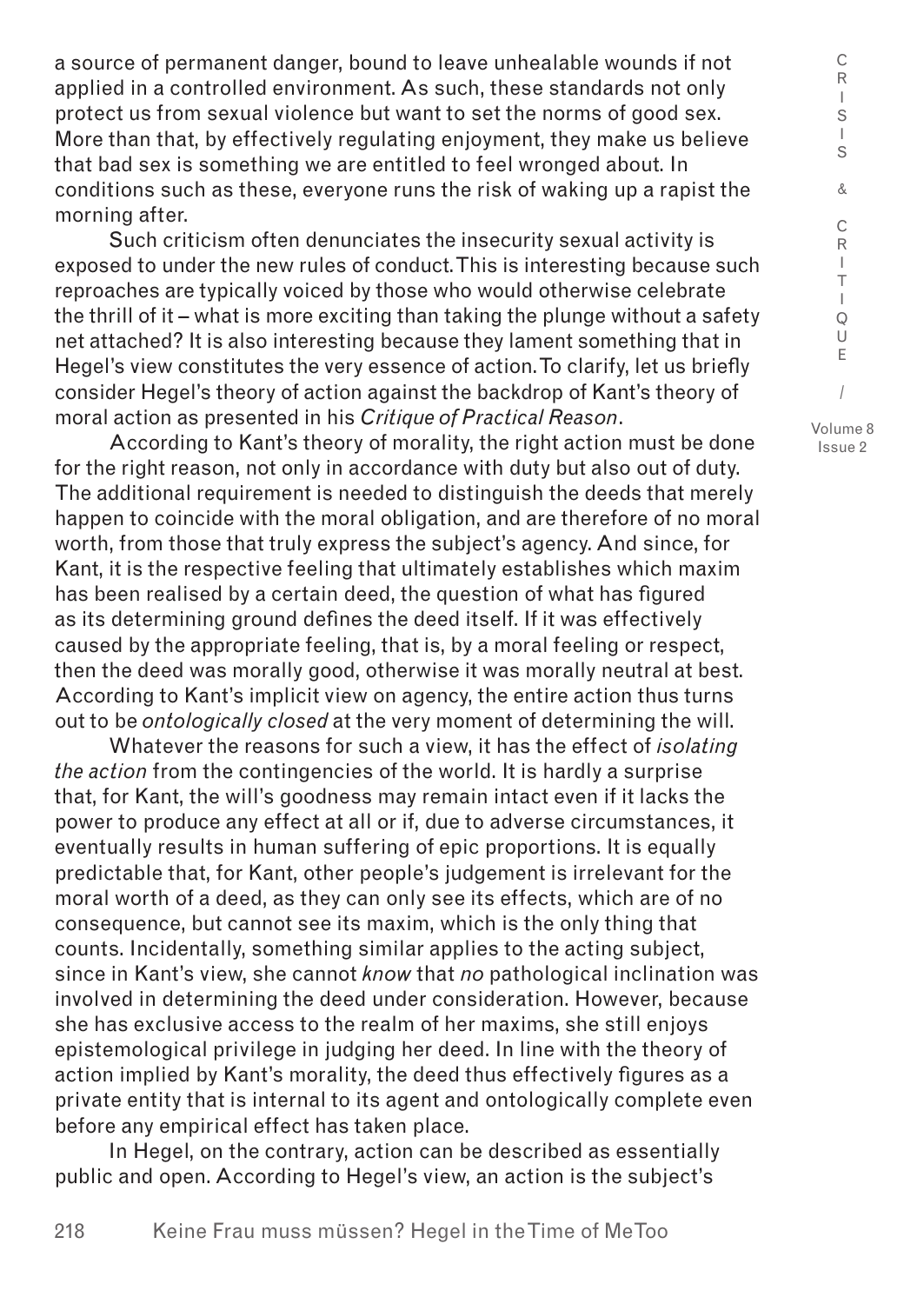attempt to transfer something that initially exists only internally, a purpose, into external actuality. The real purpose of the action is therefore to realise the purpose, to give the merely subjective purpose an objective existence. But if the true purpose is indeed the purpose actualised,<sup>32</sup> then the action cannot be considered complete in determining the will, but necessarily includes, in its very concept, the requirements of objectivity. Let us take a closer look.

As noted, Hegel recognised the formal subjectivity of action. For him, the description of an act must always start from the standpoint of the acting subject, as an attempt to realise the subject's intention. At the same time, however, the act is also an intervention in the world, an event which triggers a new chain of causes and effects, and just as in nature everything is connected to everything else, this event in one way or another affects every inch of the world. If we were to speak of guilt or responsibility in this sense, every acting subject would be responsible for the entire world, as she would have attached "the abstract predicate '*mine*'"33 to it. But this would be absurd. For Hegel, the subject can be held accountable solely for those consequences of the deed which were already present in its purpose. This is what the distinction between *Tat* and *Handlung*, between *deed* and *action*, refers to. In the ancient world, this distinction was unknown, Hegel reminds us, and so the tragic hero, Oedipus for instance, accepts responsibility for all the consequences of his deed, even though he certainly had no intention of killing his father or sleeping with his mother and would have been exculpated by any human tribunal. In this subjectification, Hegel goes even further than Kant, since he maintains that an action can happen only if the subject finds in it something for herself, if she recognises in it her particularity.<sup>34</sup>

But this is only one side of the concept of action, and what Hegel calls the right of subjectivity is opposed by an equally justified right of objectivity. An action touches the world at one individual point, upon which it becomes independent of the agent and takes a direction of its own. We have already seen that the effects produced enter the very concept of action. After all, the action's purpose was not to produce that singular change which can be, at the most rudimentary level, described as a bodily movement, say, a flick of the finger; on the contrary, it was intended to produce an effect that lies at the remote end of the causal chain (say, to turn on a light or to kill a man). The flick of the finger was merely a means to achieve this effect, which thus constitutes the true end

32 "For the actuality of the purpose is the purpose of acting," notes Hegel in the *Phenomenology* (Hegel 2018, p. 272).

33 Hegel 1991, § 115, p. 143.

34 "The fact that this moment of the *particularity* of the agent is contained and implemented in the action constitutes *subjective freedom* in its more concrete determination, i.e. the *right* of the *subject* to find its *satisfaction* in the action" (Hegel 1991, § 121, p. 149).

C R I S I S

Issue 2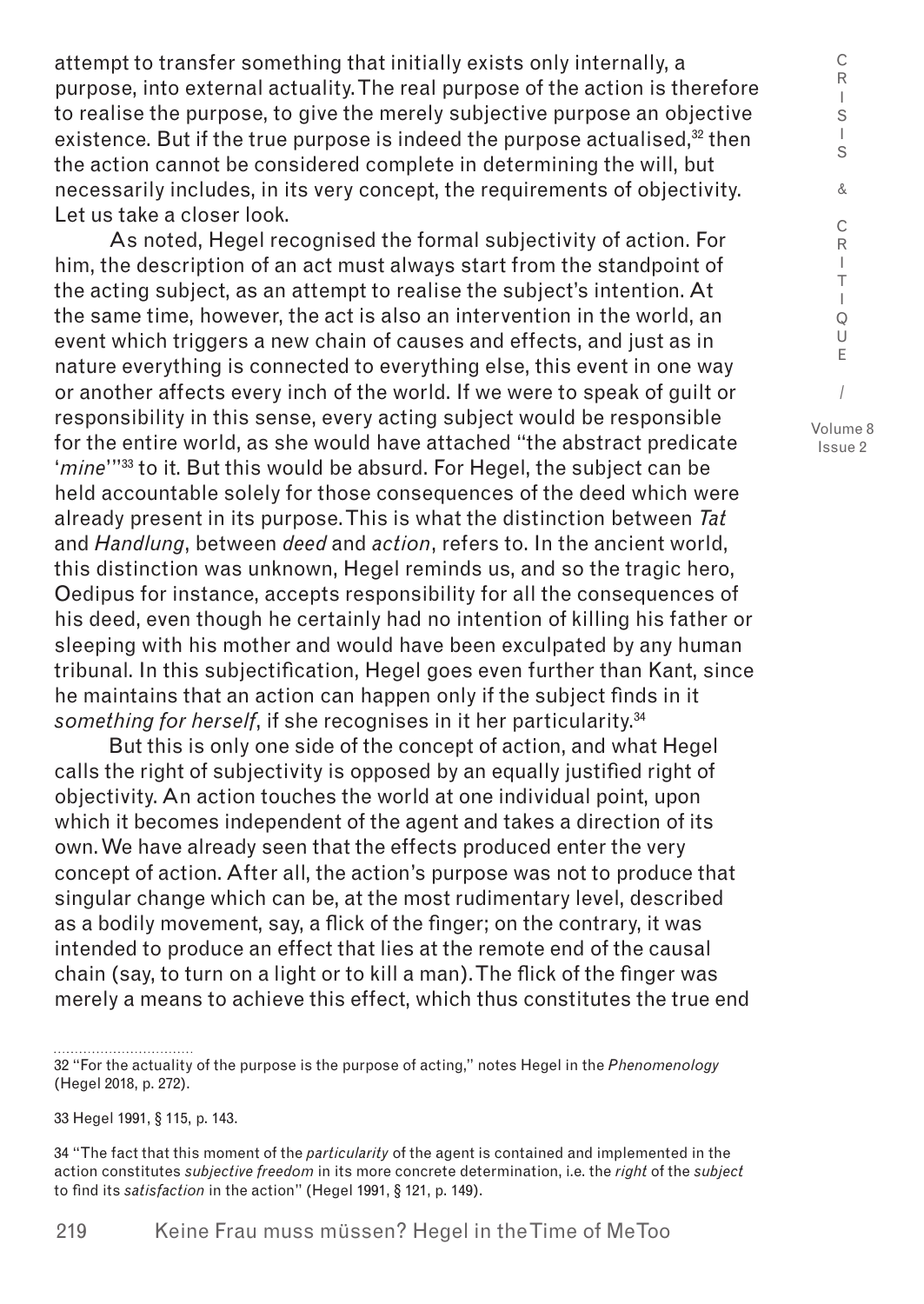of the action. In this sense, the causal chain, including the laws of nature by which it unfolds, is equally inseparable from the concept of action. $35$ Hegel calls this end the immanent soul of the action that brings it to its completion.

The inclusion of consequences, however, opens up a gap in the concept of action. The chain of causes and effects is held together by an order that escapes the subject's control. In part, this is the very condition of an action's possibility. But this heterogeneity, the fact that the world is governed by laws alien to the acting subject and that at any moment a myriad of incidents might derail the causal chain, also releases the possibility, and therefore the necessity, that the outcome will not correspond to what the subject originally intended. "The stone belongs to the devil when it leaves the hand that threw it"36 According to Hegel, every action is a step into the void, whose exit is fundamentally uncertain. "To act therefore means *to submit oneself to this law*",<sup>37</sup> Hegel concludes.

Even with the inclusion of empirical consequences, however, the action cannot yet be considered completed, it also demands "a *positive* reference to the will of others".<sup>38</sup> To see why this is so, we must consider that as a realisation of purpose the action is inherently universal. Kant inferred from this that external observers, unable to see the agent's maxim, cannot judge his action. In Kant's case, the agent thus retained interpretative sovereignty and was in a position to insist, for instance, that whatever the consequences or the general view, his action was good. But if this is so, Hegel now argues in contrast, the action *remains purely subjective*. If the purpose of an action is indeed that the purpose should acquire an objective existence, one that is independent of the subject, and if the purpose is inherently universal, inscribed in the space of reason, this objectivity can only be achieved if the purpose is acknowledged by others, if it is an intersubjectively recognised purpose. An action has a positive relation to the will of others, because the world inhabited by others is the only place where action, as inherently universal, can acquire objectivity. It is actual only as recognised.<sup>39</sup> It is essentially public.

The inclusion of this new objectivity, the objectivity of intersubjective recognition, in part protects the action from the C R I

<sup>35 &</sup>quot;In so far as the consequences are the proper *immanent* shape of the action, they manifest only its nature and are nothing other than the action itself; for this reason, the action cannot repudiate or disregard them" (Hegel 1991, § 118R, p. 145).

<sup>36</sup> Hegel 1991, § 119A, p. 148.

<sup>37</sup> Hegel 1991, § 118R, p.145.

<sup>38</sup> Hegel 1991, § 112, p. 139.

<sup>39 &</sup>quot;Hence, the doing is only the translation of its singular content into the *objective* element within which it is universal and is recognized, and it is just this, that the content is recognized, which makes the deed into an actuality" (Hegel 2018, p. 370).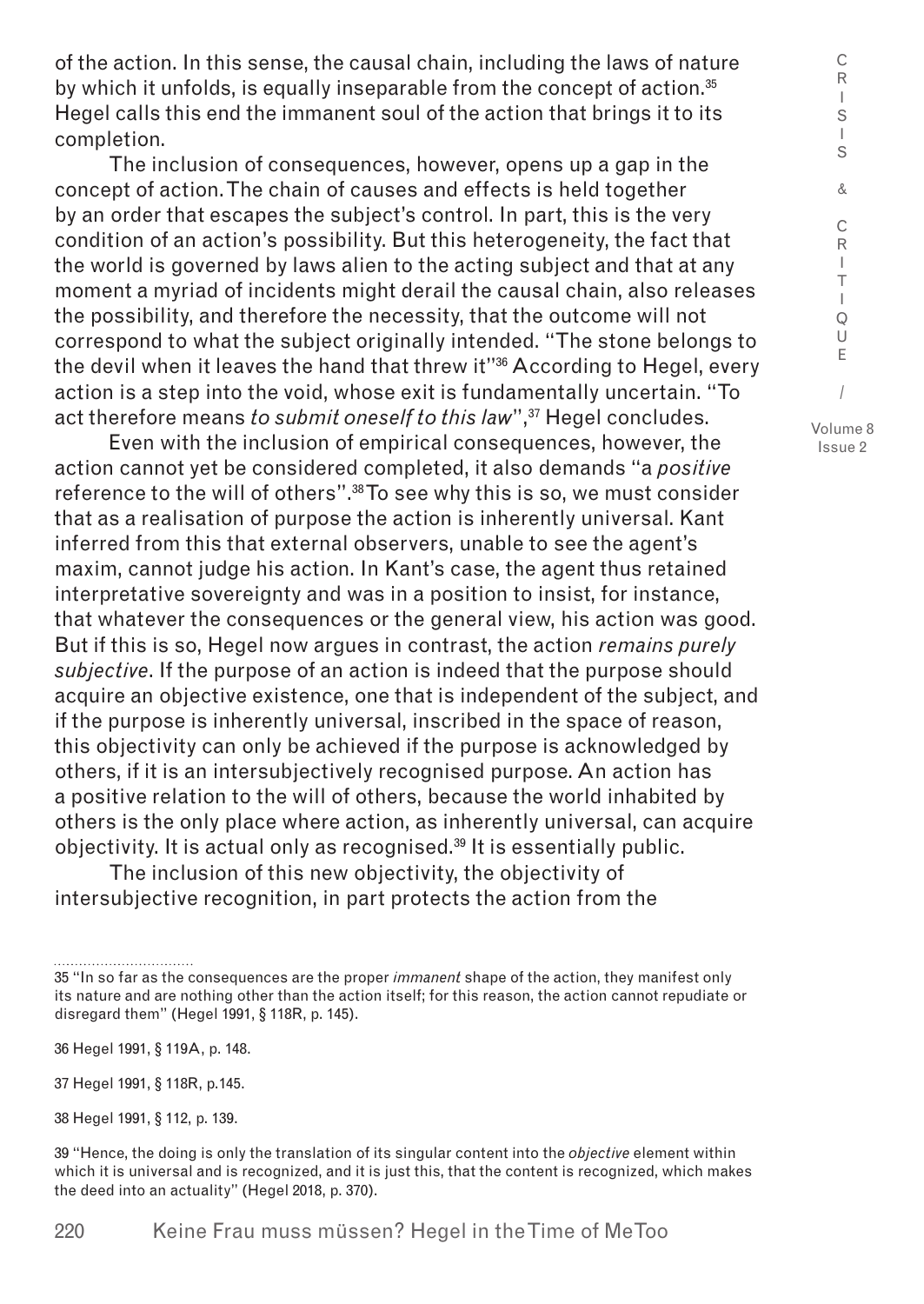first objectivity, as its true nature can no longer be inferred from its consequences alone. At the same time, however, this new objectivity only accentuates the prospect of incongruence between the subjective and the objective existence of purpose. In ordinary circumstances and in small actions, the discrepancy may be trivial. But when it becomes significant, to the extent that the subject cannot recognise herself in the consequences of her action and cannot agree with the judgements that others have made, a serious conceptual problem arises as to what the action is.

It is important to note that, in principle, the answer is open-ended. In the event of such an interpretative conflict, both sides, the subjective and the objective, have their right. On the one hand, the action must be considered essentially subjective, as an attempt to realise the purpose of the subject, who must be able to see herself in it – this is *the right of subjectivity*. But on the other hand, the acting subject cannot be unaccountable for the consequences of her action, since they are immanent to the action; for Hegel, this applies at least to those effects which, as a rational subject, the subject could, and therefore *should* have taken into consideration – this is *the right of objectivity*. Where exactly the line runs in a particular case is impossible to tell in advance. At a general level, however, two observations can be made.

Even if one stubbornly insists on one's interpretation, and formally one has every right to do so, it is clear that in the event of such a discrepancy, the action has failed in the view of the very agent. He has clearly failed to provide an objective existence for his purpose, failed to actualise his subjectivity as intended. But, as already indicated, the action was nevertheless successful in another sense, because whatever its effective results, it did succeed in saying something, namely something about the subject himself. "*What the subject is, is the series of its actions*," Hegel maintained.<sup>40</sup> In this sense, as an expressive action, the *action cannot fail*. And since for Hegel the action constitutes the truth of the subject's intention, it is also a reality check for the subject herself, as even she cannot know what she is until she has brought herself to actuality by action.<sup>41</sup> Let us say that, for Hegel, subjective intention is merely a provisional notion the subject has of herself, while it is only in the attempt of its actualisation that she makes evident what she really is. Thus, for example, if a person thinks of himself as a great artist but produces nothing, or at least nothing of any worth, we may reasonably conclude that his self-conception is false. Or if he points out some awkward thing, adding immediately that he had no intention of hurting us,

40 Hegel 1991, § 124, p. 151. Issue 2

C R I

<sup>41 &</sup>quot;What it is *in itself*, it (sc. consciousness) therefore knows on the basis of its own actuality. Hence, the individual cannot know what *he is* prior to having brought himself to actuality through action" (Hegel 2018, p. 230).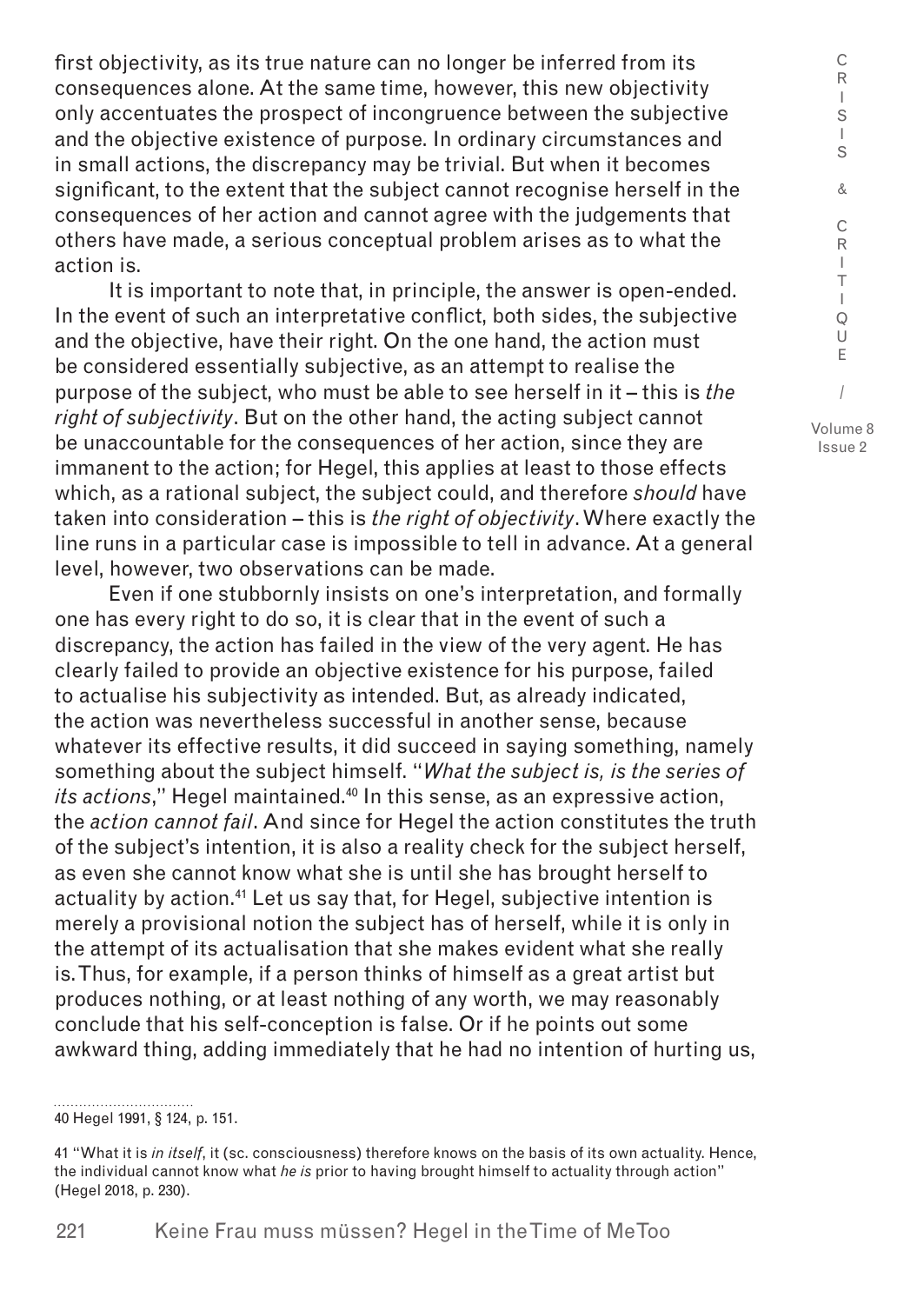that he did it precisely out of affection, we will sometimes be justified in saying, especially when it is systematically repeated, that hurting us *is* what he *intended* to do.

As already mentioned, such an inference may be valid for the acting subject himself, since he, too, may find himself in a situation where he is forced to admit that regardless of his initial ideas about his intentions, he said what he did out of envy, for instance. In short, since the subject has no insight into his true intentions, or rather, since the truth of intentions is determined in retrospect by intersubjective recognition, in such cases, which are always possible, we can speak of bringing about the past, of a *retroactive determination of the subject's intention*. Only the action can tell us, in its effects and the judgement of others, what the subject really intended to do. It may of course happen that the subject will not recognise himself in the interpretation offered to him. Again, therein lies the right of subjectivity, which Hegel finds inviolable. But it is obvious that in this event, the subject would do so to his own disadvantage, since by insisting on his interpretation he would condemn himself to being a failed subject, without objectivity and truth, a subject who has failed in his own eyes.

As we have seen, Hegel retained the formal primacy of subjectivity inaugurated by Kant. But with a modified theory of action, the ethical implications are quite different. If for Kant the worth of an action was in principle something given, and one only needed to establish what had figured as the determining ground of the will, for Hegel the action continues to unfold beyond the moment of action and is completed only by intersubjective recognition. And whereas in Kant the agent is wholly constituted before the action and shielded from its effects, in Hegel the action is the place where the subject's identity is established.

A lesson to be drawn with regard to the norms of sexual conduct is that yes, it may happen that one crosses a line one did not realise was there. If the action is inherently risky and open, every sexual deed contains the possibility of turning out to be assault or rape. This must be acknowledged, I think, especially if we do not want to be rapists ourselves. Exactly where the line runs and whether a sexual act is rape, ultimately depends on the valid norms and intersubjective recognition, which, in the event of a collision of interpretations, is usually obtained in the forum dedicated to conflict resolution in modern societies, that is, in a court of law.

It would be wrong, I think, both politically *and speculatively*, to defend a (Kantian) theory of sexual action which fundamentally protects the agents from the consequences of their actions. It is interesting to note that in this respect the state legal system can show more speculative invention than the "subtle" criticism voiced in the name of the alleged greater good. In Sweden, the country that recently adopted the "only yes means yes" model, the judiciary practice introduced a new category of sexual offence called "negligent rape" – a rape committed

C R  $\mathbf{I}$ S I S & C R I T I Q U E / Volume 8 Issue 2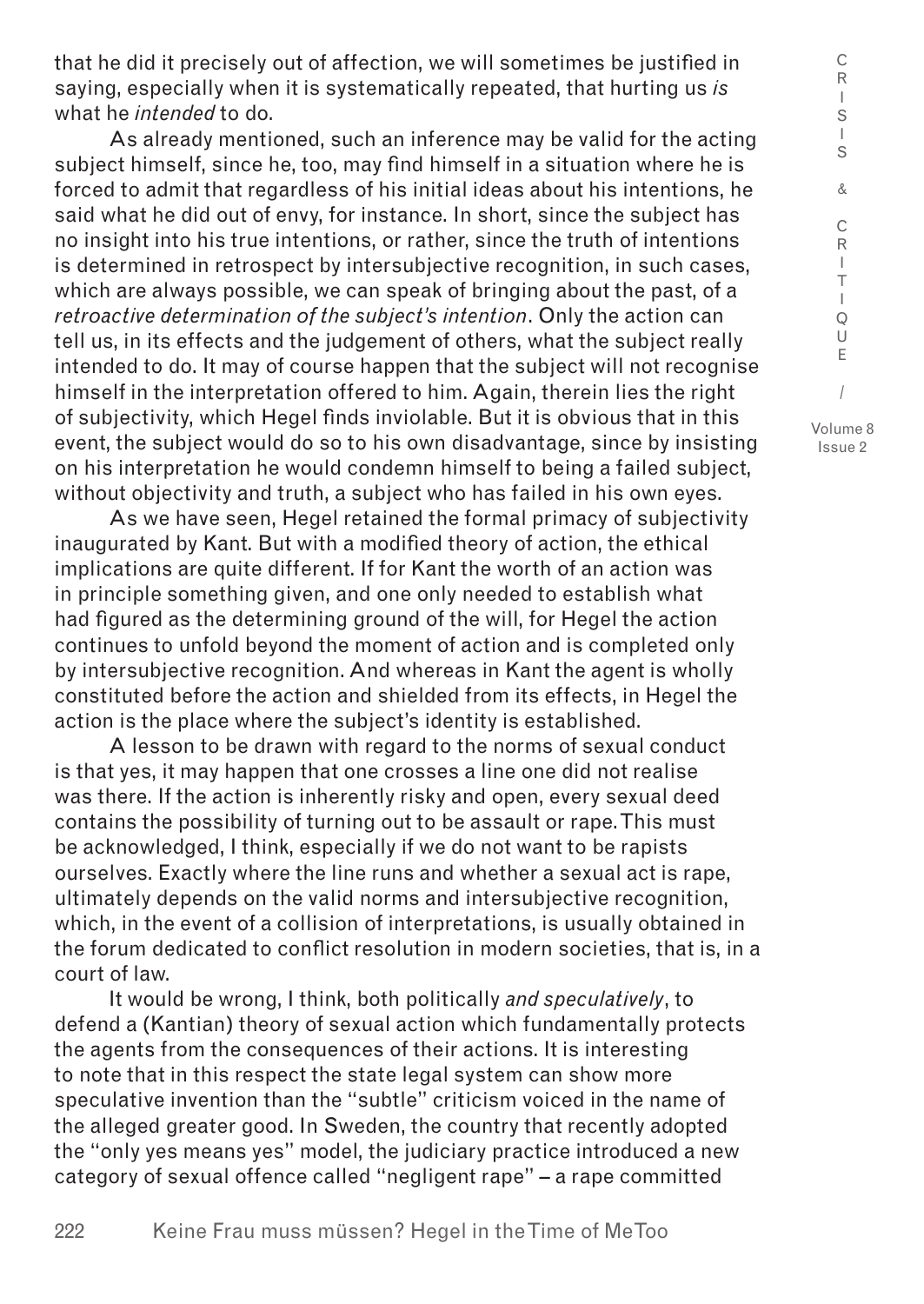out of negligence, so to speak, without the perpetrator wanting or maybe even knowing it (but where he or she should have known it: the right of objectivity).

## **IV**

As is always the case with social innovations, the introduction of the principle of affirmative consent and new standards of sexual conduct bring along new risks. Because they widen the range of legal regulation and facilitate the application of punitive sanctions, it is easy to predict that they will be used with increased ease and severity against those who are already marginalised. "Zero tolerance" is an abstract notion, Hegel would say. Not only is it bound to get in conflict with social reality but it also blurs distinctions in degrees of violence, which may lead to a banalisation of extremes and general hypocrisy. A special case are rules enacted on American campuses. With their ambiguous legal status and lowered standards of procedure that rely on a "preponderance of evidence", they lend themselves too readily to any sort of arbitrariness. It is a paradox, critics accuse, that freedom of speech is threatened precisely at universities.

These are important issues, and they should be treated seriously – in particular if we want to defend the cause of sexual autonomy. This is not always obvious, though.<sup>42</sup> When a prominent leftist thinker claims that Trump and MeToo are two sides of the same coin, this affirmation is theoretically either trivial or absurd, and politically it is useless at best. In cases like this, the disturbing question should be why, then, it is uttered at all.

But instead of trying to answer it, let me close by making one final reference to the case of Sweden, where the effects of the modified laws on sexual violence can be observed. The first thing to note is that the fears were obviously exaggerated: even in Sweden, no one is required to sign a contract before making love. And second, statistics show that following the introduction of the principle of positive consent, rape conviction rates rose by about 75%. The rise was a surprise, and it was in part explained by an increased number of cases reported and in part by the fact that under the

C

<sup>42</sup> Laura Kipnis, the author of *Unwanted Advances*, commented in *The Guardian* on the story of a film critic who, on the eve of Bertolucci's death, posted "Even grief is better with butter", accompanied by a still of Maria Schneider and Marlon Brando from *Last Tango in Paris*. The incident took a predictable turn: although the post was promptly deleted, or so the story goes, there was a public outcry that called for firing the critic, which happened the day after. The fact that a man "lost his job", which he had held for sixteen years, because he made a "stupid" "joke" on his "private" Facebook account raises a series of troubling questions, Kipnis comments. Still, it seems rather strange to assume that Facebook is *not* a public medium, to try to erect a barrier between the private and the public in an industry that lives on selling its public image, to overlook that the job lost was not a regular one and that the man in question continued to write for *The New York Times*, or, finally, to pretend that a *competent* film critic could ignore the fact that Schneider repeatedly complained about how she felt sexually abused during the shooting of *that* particular scene.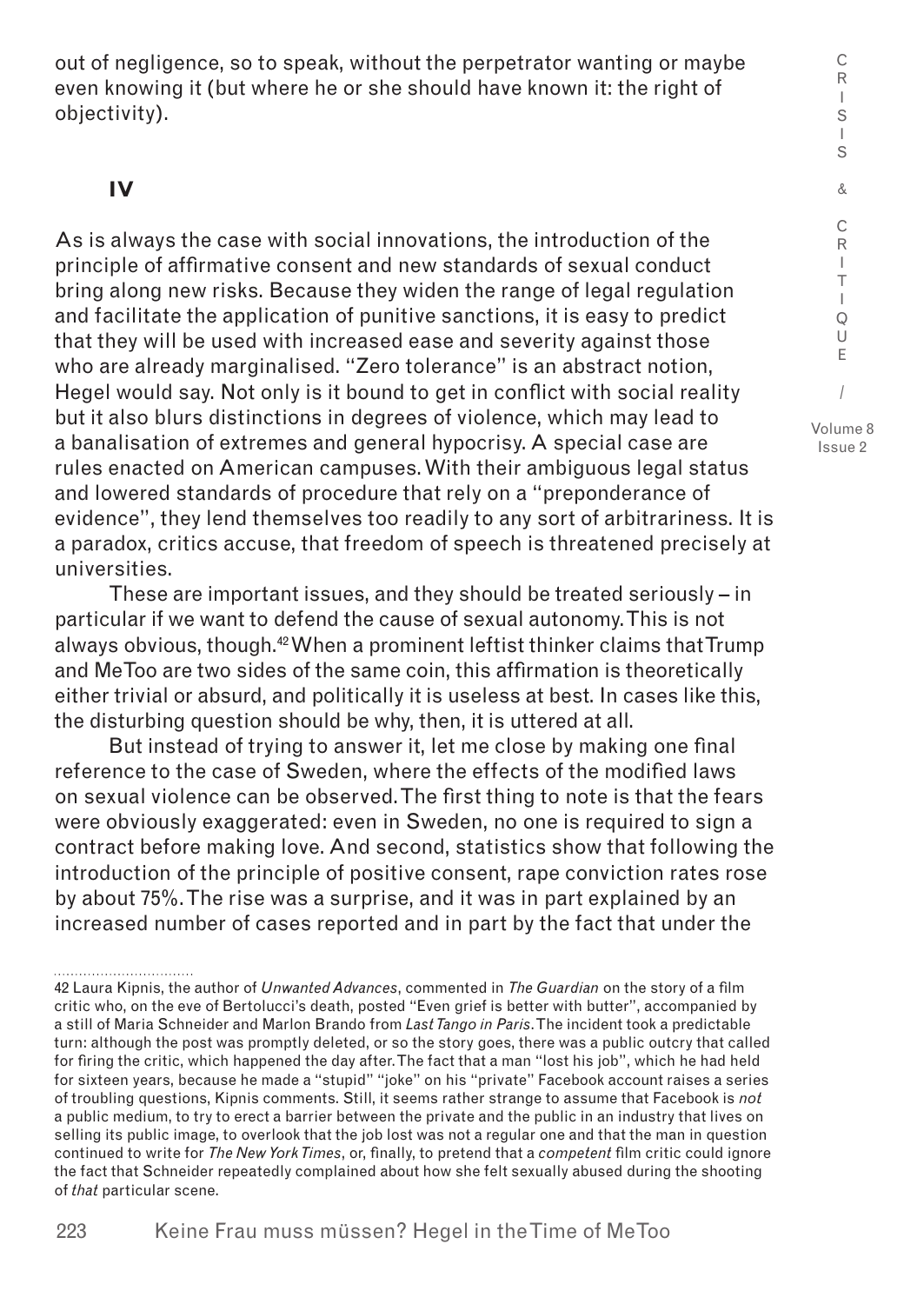new definition of rape it was easier to obtain a conviction, including for negligent rape. However, to put this number in perspective: while in 2017 about 3.9% of reported cases ended with a conviction, in 2019 this number rose to roughly 5.6%!

C R I S I S & C R I T  $\mathbf{I}$ Q U E / Volume 8

Issue 2

224 Keine Frau muss müssen? Hegel in the Time of MeToo